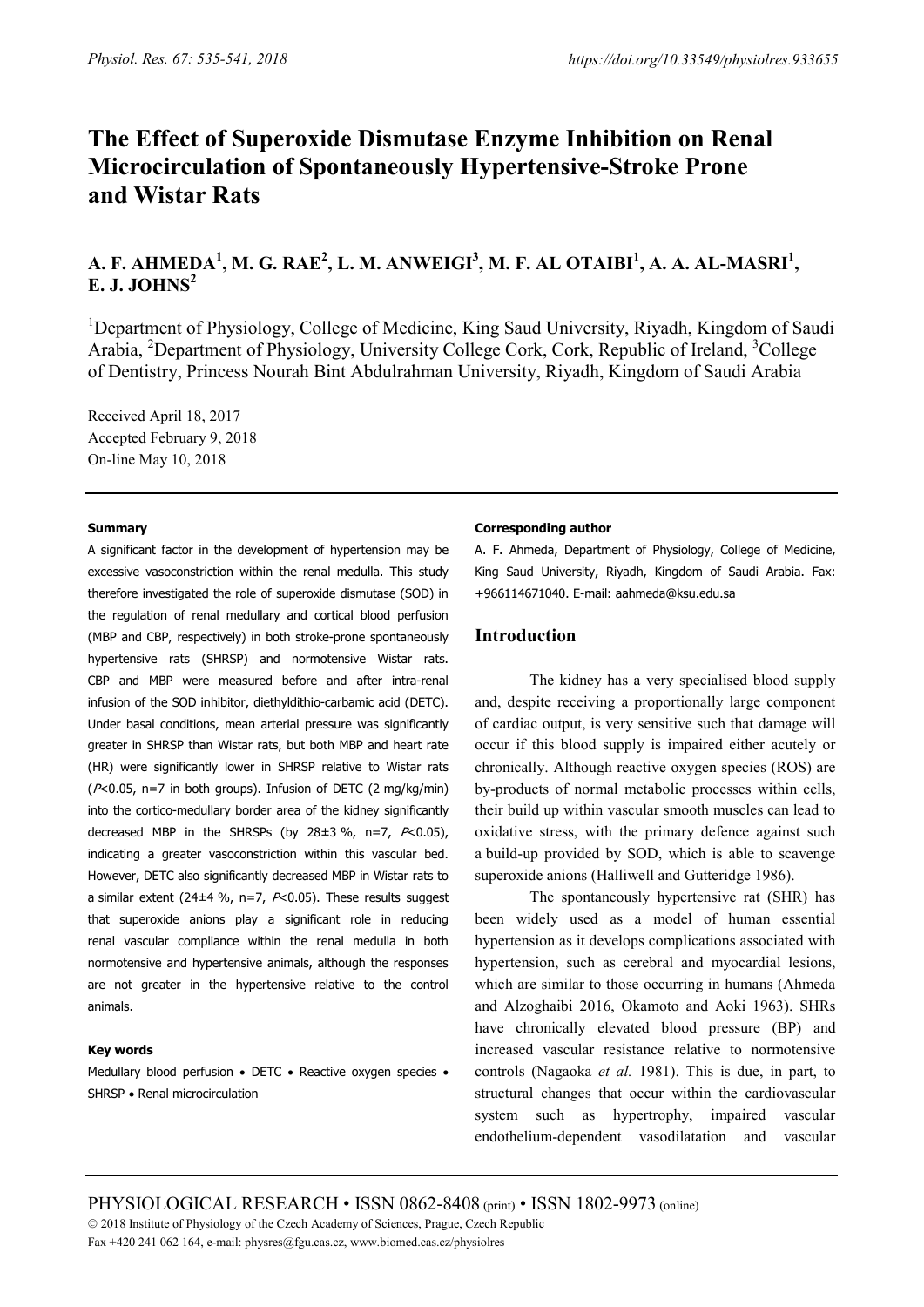remodelling caused by extracellular matrix deposition (Park *et al.* 2002). All of these factors combine to provoke increased peripheral resistance which, in turn, contributes to an increase in mean arterial pressure.

A substrain of SHR, the stroke-prone spontaneously hypertensive rat (SHRSP), exhibits a more severe hypertensive phenotype than the classical SHR and, indeed, displays a very high risk of stroke by 9-13 months of age (Tagami *et al.* 1987, Okamoto *et al.* 1974). Further, in addition to the increased renal vascular resistance mentioned above, SHRSPs display a greater reactivity to vasoactive substances such as noradrenaline and angiotensin II (Berecek *et al.* 1980) compared to normotensive rats, which further exacerbates their hypertensive state.

As acute elevations in arterial BP markedly increase arteriolar superoxide anion production, it is thought that this may in turn lead to an impairment of endothelial function, a result of which may be to set the stage for increased reactivity to vasoconstrictor stimuli and the development of hypertension (Harrison 1997, Suzuki *et al.* 1995).

Vascular differences between the SHRSP and Wistar rats, such as increased vascular resistance, may be due to an alteration in ROS and nitric oxide (NO) availability. For example, in SHRs, superoxide anion concentration is significantly elevated within the renal medulla compared to normotensive rats. Furthermore, Kerr *et al.* (1999) also confirmed that NO production was greater in SHRs compared with normotensive rats as a possible compensatory mechanism for the increased ROS production. Therefore, with regard to the greater hypertension observed within SHRSPs it may be that superoxide anion production overrides any enhanced NO generation and thereby counteracts its vasodilatory effects.

There is persuasive body of evidence that the renal medulla may be involved in the development of hypertension (Ahmeda and Alzoghaibi 2016, Mori *et al.* 2012, Cowley *et al.* 1995).

In this study, we investigated the effects of pharmacologically modifying the state of oxidative stress in the kidney of SHRSPs with a SOD inhibitor, and the consequences of blocking the SOD enzyme with DETC on medullary and cortical blood perfusion of SHRSPs. The findings in SHRSPs were compared to those recorded in normotensive Wistar rats.

## **Methods**

All procedures were performed in accordance with European Community Directive 2010/63/EU and were approved by University College Cork Animal Experimentation Ethics Committee.

Four groups of male Wistar and SHRSP rats (7 rats in each experimental group) with body weight ranging from 250 to 350 g ( $\sim$  12 weeks old), were housed in the Biological Services Unit at University College Cork for at least one week prior to use. The animals were given free access to standard chow and water until 12 h before surgery when food was restricted. Anaesthesia was induced with a 1 ml bolus dose i.p. of chloralose/ urethane, 16.5 and 250 mg/ml, respectively, and was maintained using supplemental doses of 0.05 ml given i.v. every 30 min.

The trachea was cannulated to assist respiration by providing a patent airway as well as facilitating the removal of any secretions as necessary.

The right femoral vein was cannulated for the infusion of saline and supplemental doses of anaesthetic, whereas the right femoral artery was cannulated for the measurement of blood pressure and heart rate. The left kidney was exposed through a flank incision and supported in a cup holder to eliminate respiratory movement. A small cannula was then inserted 4.5 mm into the cortico-medullary border (CMB) area of the kidney for infusion of saline or drugs at 1.0 ml/h as described previously (Ahmeda and Johns 2012, Ahmeda *et al.* 2013, Ahmeda *et al.* 2017).

Two laser-Doppler microprobes (each 0.5 mm diameter) were inserted 1.5 and 4.0 mm into the kidney to measure cortical and medullary perfusion, respectively. Following surgery, animals were allowed to stabilise for 90 min prior to experimentation.

Upon completion of each experiment, animals were euthanised by anaesthetic overdose and the kidneys were sectioned to confirm the location of the flow probes.

## *Drug administration*

After a post-surgery stabilisation period of 90 min, each group of animals received one of two treatments described below.

## *Control groups*

The control groups (n=7, for both Wistar and SHRSP) received the vehicle, which was the solution (0.9 % NaCl) in which the drugs were dissolved. This solution was infused into the CMB area of the kidney.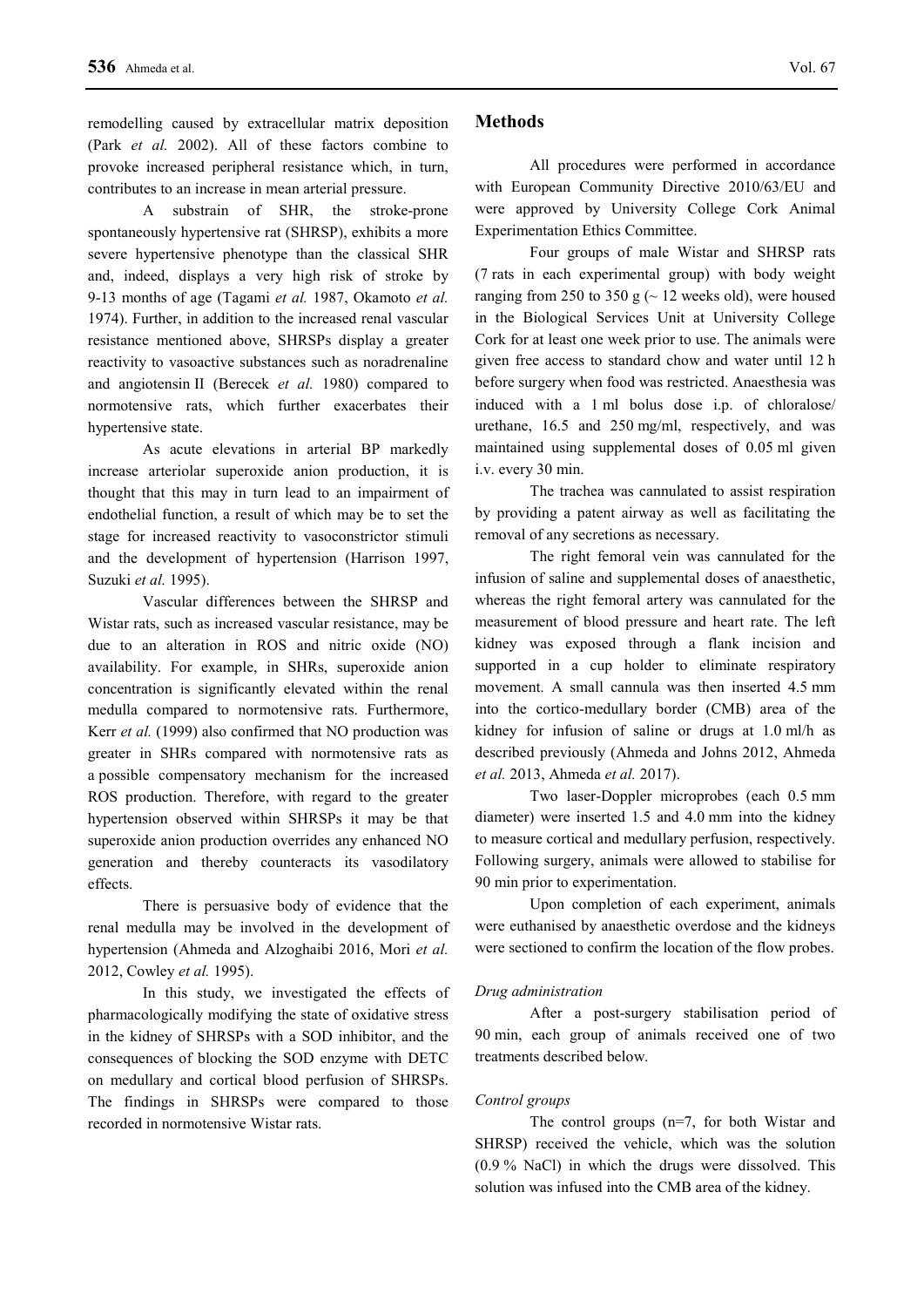#### *DETC groups*

This groups (n=7, for each group) received diethyldithio-carbamic acid (DETC), a SOD inhibitor (at a rate of 2 mg/kg/min). DETC has a short half-life *in vivo* of about 5 to 20 min (Voll *et al.* 1999). The dose of DETC chosen for the present study produces a physiological effect on renal microvasculature as approved in our lab previously (Ahmeda and Johns 2012). The compound was dissolved in normal saline and then infused into the CMB area of the kidney.

#### *Experimental protocol*

Baseline readings for cortical and medullary perfusion (CBP, MBP), mean arterial pressure (MAP) and heart rate (HR) were obtained over the 16 min period prior to the start of the renal interstitial infusion. Vehicle (saline) or DETC (2 mg/kg/min), were infused for 30 min, after which a further set of readings were taken over 16 min while the infusion continued.

#### *Statistical analysis*

Data are presented as mean  $\pm$  standard error of the mean (SEM). The SEM was used as a measure of data dispersion. The statistical significance of any druginduced changes in the measured parameters was evaluated using Student's paired t-test within the groups. For inter-group comparisons, two-way analysis of variance (ANOVA), followed by Tukey's test, was used. Effects were considered significant when *P*<0.05.

## **Results**

## *Effect of intra-renal infusion of vehicle on CBP and MBP in SHRSP vs. Wistar rats*

Initial experiments sought to determine the effect(s) of a 1 ml/h infusion of saline into the CMB on baseline renal regional blood flow. Average baseline levels of MAP, HR, CBP, and MBP for all experiments are summarised in Table 1.

As can be seen in Table 1, MAP in the SHRSPs was significantly elevated relative to that in the Wistar rats before infusing the vehicle (134±4 mm Hg in SHRSPs vs. 105±4 mm Hg in Wistar rats, n=7; *P*<0.05). However, it is interesting to note that MBP in SHRSPs was significantly lower in comparison to that in the Wistar rats (53±3 PU in SHRSP vs. 79±7 PU in Wistar rats, n=7; *P*<0.05).

The CBP of SHRSP rats was close to the average CBP values in Wistar rats and was also relatively stable over the period of intramedullary infusion of vehicle.

No significant changes in any of the baseline parameters mentioned in Table 1 were found over the period of time after the vehicle was infused in either the normotensive or hypertensive groups of animals (the data not shown). It is also notable that HR was significantly reduced in the SHRSPs relative to Wistar rats.

**Table 1.** Shows baseline values of body weight MAP, CBP, MBP and HR.

| <b>Parameter</b>         | Wistar       |              | <b>SHRSP</b>  |               |
|--------------------------|--------------|--------------|---------------|---------------|
|                          | Vehicle      | <b>DETC</b>  | Vehicle       | <b>DETC</b>   |
| n                        |              | 7            |               |               |
| Weight                   | $301 \pm 12$ | $296 \pm 18$ | $321 \pm 16$  | $318 \pm 14$  |
| Baseline MAP (mm Hg)     | $105 \pm 4$  | $100 \pm 3$  | $134 \pm 4*$  | $123 \pm 4*$  |
| <b>Baseline CBP</b> (PU) | $165 \pm 19$ | $196 \pm 17$ | $155 \pm 7$   | $148 \pm 17$  |
| Baseline MBP (PU)        | $79 \pm 7$   | $109 \pm 9$  | $53 \pm 3^*$  | $74 \pm 8*$   |
| Baseline HR (beats/min)  | $386 \pm 14$ | $403 \pm 16$ | $270 \pm 20*$ | $254 \pm 13*$ |

Values were obtained from vehicle and DETC treated groups, prior to any infusion, of SHRSPs and Wistar rats. Statistical analysis was performed using a two-way ANOVA test. \* indicates P<0.05, when baseline values of SHRSP were compared with those of Wistar rats.

## *Effect of renal medullary interstitial infusion of DETC on CBP and MBP in SHRSP vs. Wistar rats*

Intra-medullary infusion of the SOD inhibitor, DETC (2 mg/kg/min), into the CMB had no significant effect on MAP or HR in either the SHRSP or Wistar rats. DETC did lower CBP in both SHRSP and Wistar rats but this was not statistically significant (Fig. 1). However, DETC did significantly decrease MBP in both SHRSP and Wistar rats, by  $28\pm3\%$  and  $24\pm4\%$ , respectively (*P*<0.05, n=7 in both groups), with its inhibitory effect on MBP in the SHRSPs being slightly greater than that seen in Wistar rats, albeit not so significantly (Fig. 1).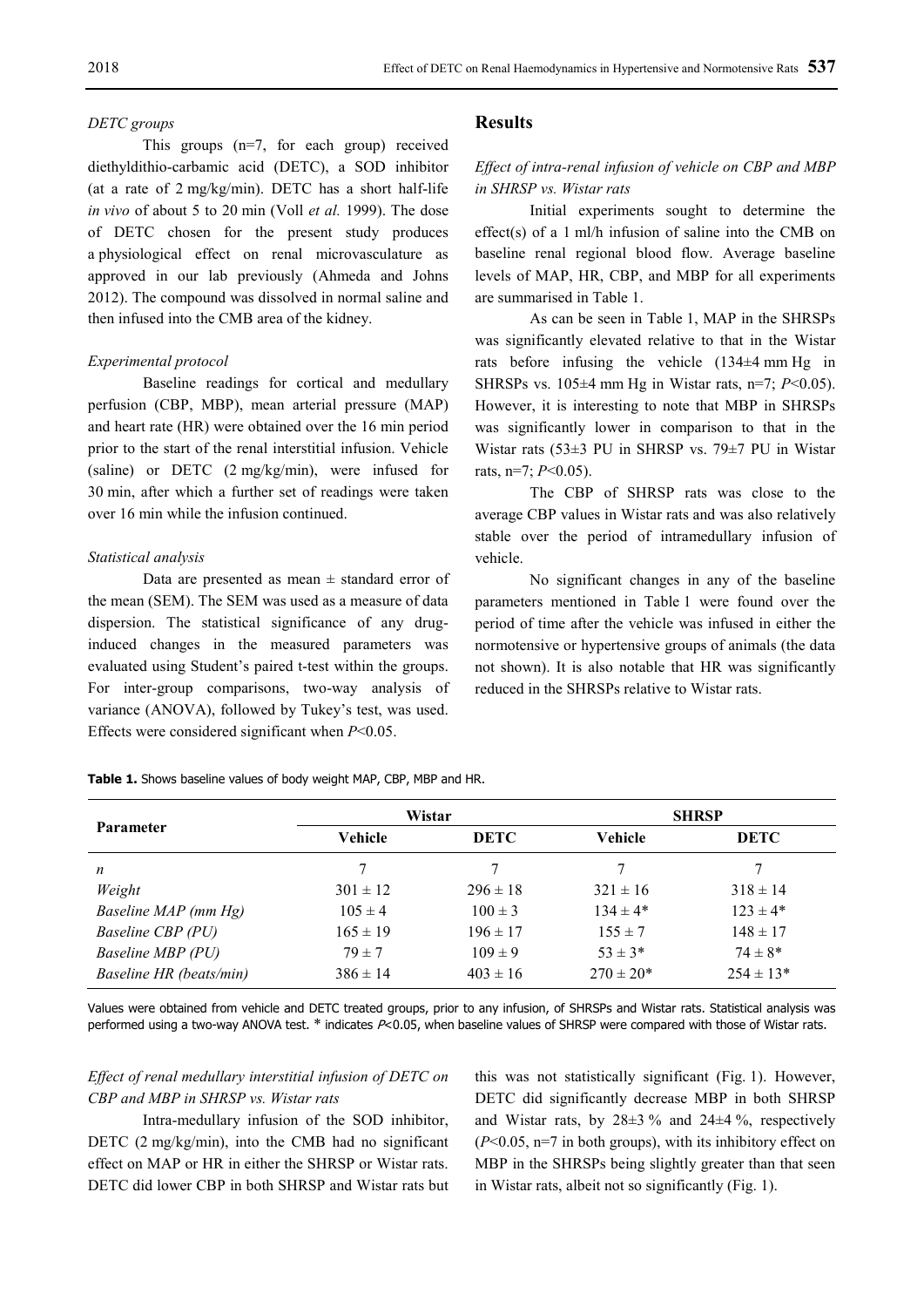

**Fig. 1.** The effect of DETC infusion into the CMB area on CBP and MBP in both SHRSPs and Wistar rats. Within group, and between group, data analysis was performed using Student's paired t-test<br>and two-wav ANOVA. respectively two-way ANOVA, respectively. \* Indicates significant difference between the DETC treated group and the respective baseline  $(P<0.05)$ .

## **Discussion**

## *Control study*

It was evident from the control group of animals that MBP was lower than CBP in both SHRSP and Wistar rat strains, which is consistent with the observations from our previous studies on SHRSP and Wistar rats (Ahmeda and Johns 2012, Ahmeda *et al.* 2013, Ahmeda *et al.* 2017). Our findings are also in line with those reported by other studies using Sprague-Dawley rats (Chen *et al.* 2003, Zou *et al.* 2001). Notably however, medullary perfusion was further reduced (significantly) in SHRSPs relative to that recorded in the Wistar control rats, which indicates increased renal vascular resistance in these animals relative to controls.

The aim of the second part of the study was to investigate how increasing the level of oxidative stress within the kidney (by pharmacologically evoking an increase in the basal concentration of superoxide anions) affected cortical and medullary blood perfusion in both normotensive and hypertensive rats. The results of these experiments are discussed below.

## *DETC study*

This study was undertaken in order to determine the contribution, if any, of oxidative stress to the control of renal haemodynamics by infusing the SOD inhibitor, DETC, locally into the renal CMB area.

Using this protocol we demonstrated that DETC caused a significant decrease in MBP in both anaesthetised Wistar and SHRSPs. This effect was presumably due to the exaggerated oxidative stress initiated by the DETC-induced increase in superoxide anion concentration within the renal medulla. Thus, as superoxide anions are potent vasoconstrictors of renal vasculature (Staiculescu *et al.* 2014, Moss *et al.* 2013),

their increased production provoked a reduction in blood perfusion within the kidney.

These findings are in agreement with a previous study by Zou *et al.* (2001) who demonstrated that intra-medullary administration of DETC at a rate of 0.5 mg/kg/min evoked vasoconstriction and anti-natriuretic effects and that DETC had a significantly greater action on MBP when compared with CBP. Nonetheless, it should be noted that this particular study was conducted on anaesthetised Sprague-Dawley rats only (Zou *et al*. 2001).

It is clear that in the present study the reduction in perfusion was restricted to the renal medulla, i.e. DETC infusion did not cause any significant changes in either systemic arterial BP or to CBP in either SHRSPs or Wistar rats. This finding is in agreement with a previous report which demonstrated that the enhancement of superoxide activity induced by DETC occurred mostly in the medulla in anaesthetised dogs (Majid and Nishiyama 2002), although they also observed an effect on the renal cortex, which might have been due to the different methods of drug administration.

It is generally accepted that superoxide-induced vasoconstriction is mainly caused by abolition of NO-mediated vasodilatation, as both of these oxygen radicals interact with each other (Mugge *et al.* 1991). However, Majid and Nishiyama (2002) observed that the renal vasoconstriction responses induced by DETC infusion were greatly enhanced in the absence of NO generation. The exact mechanism by which superoxide anions induce vasoconstriction is not clear but it has been reported that excessive intracellular calcium accumulates within myocardial tissue as a consequence of oxidative stress under ischemic conditions (Chakraborti *et al.* 1998). Thus, it is possible that an increase in intracellular calcium level induced by superoxide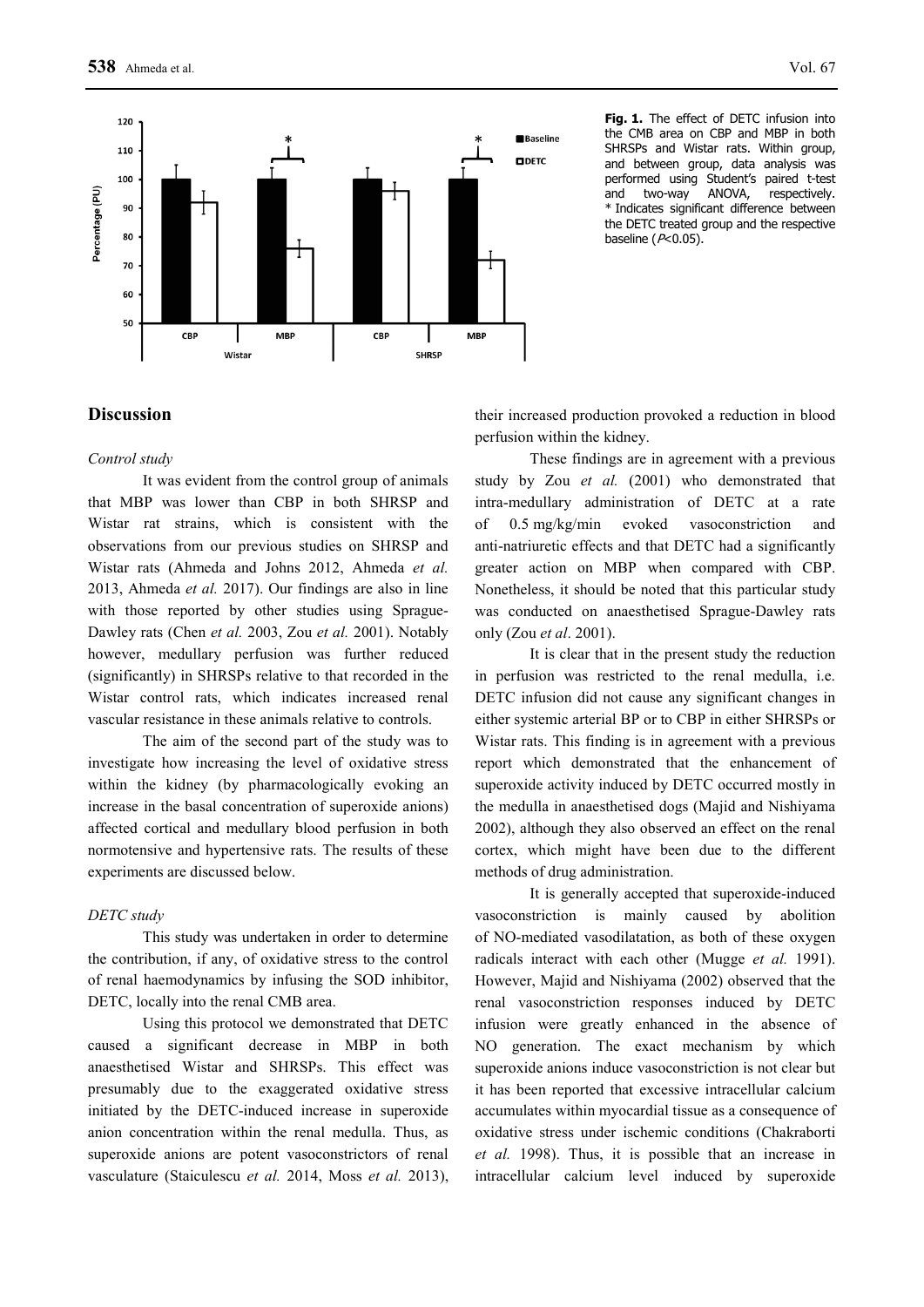generation in vascular smooth muscle might induce a direct vasoconstriction.

The overall magnitude of the decrease in medullary perfusion in the SHRSP that we witnessed was comparable to that obtained in the Wistar rats which, at face value, may seem counterintuitive. However, we speculate that although SOD scavenges all or most metabolically produced superoxide anions under normal conditions (e.g. in Wistar rats), this may not be the case in the SHRSPs, where the reduced basal MBP (relative to Wistars) may be a reflection of increased levels of superoxide anions effectively 'swamping' SOD in these animals, thereby exerting the basal medullary vasoconstriction observed here. The possibility also exists that SHRSPs simply constitutively express less SOD than Wistar rats. However, we are unaware of any studies which strongly support such a suggestion for decreased SOD levels in these animals compared to normotensive controls. The only findings that partially support this hypothesis were originated from our previous study on the same animals, where we infused tempol, the compound that mimics the SOD, locally into CMB, and observed a significant elevation in the MBP in SHRSP compared with Wistar rats (Ahmeda *et al*. 2017). These findings indicated that the supplementation of SOD system (by tempol), in the hypertensive rats, reduces the tone of the blood vessels and that might reflect the reduced level of SOD enzyme in the kidney region of SHRSPs.

The findings of the present study are comparable to those of previous investigations demonstrating that renal intra-arterial administration of DETC in anaesthetised dogs enhances superoxide anion activity in the kidney, resulting in increased renal vascular resistance and a reduction in the basal level of renal blood flow (Majid and Nishiyama 2002).

Our data suggest that the inhibition of SOD in SHRSPs allows the production of extra superoxide anions (relative to basal conditions) which might counteract the action of vasodilators such as NO, subsequently leading to further vasoconstriction and a reduction in medullary perfusion. This is supported by the findings suggesting that the presence of superoxide anions may diminish the

half-life of NO (Haas *et al.* 1999, Beckman and Crow 1993). Furthermore, under normal conditions, endogenously produced superoxide anion in the renal medulla is largely scavenged by SOD and maintains a stable control of vascular resistance and vascular tone.

DETC infusion had no role in controlling BP when administered locally into the medulla for this short period. Moreover, DETC had no significant impact on cortical perfusion, which suggests that, assuming DETC was penetrating into the cortical tissue; the contribution of SOD and ROS in both hypertensive and normotensive animals to cortical perfusion was relatively minor. However, due to the fact that perfusion of the cortex is primarily controlled at the level of the glomerular arterioles, the possibility remains that DETC may not have reached the renal cortex at sufficient concentration to exert a significant effect on CBP in the superficial cortex, which necessitates diffusion of DETC across the outer medulla and a large part of the cortex.

## **Conclusions**

Intra-medullary infusion of DETC exaggerated effect of oxidative stress by blocking the endogenous protective effect of SOD enzyme. This led to an accumulation of superoxide anions which, in turn, resulted in the constriction of medullary blood vessels and a consequent reduction in medullary blood perfusion. However, it should be noted that the magnitude of this vasoconstrictor effect was similar in both hypertensive and normotensive animals. Thus, we have confirmed that SOD is indeed an important regulator of MBP within both normal and hypertensive states.

## **Conflict of Interest**

There is no conflict of interest.

## **Acknowledgements**

The authors appreciate the "Research Centre of the Female Scientific and Medical Colleges", Deanship of Scientific Research at King Saud University for supporting this research.

## **References**

AHMEDA AF, ALZOGHAIBI M: Factors regulating the renal circulation in spontaneously hypertensive rats. *Saudi J Biol Sci* **23**: 441-451, 2016.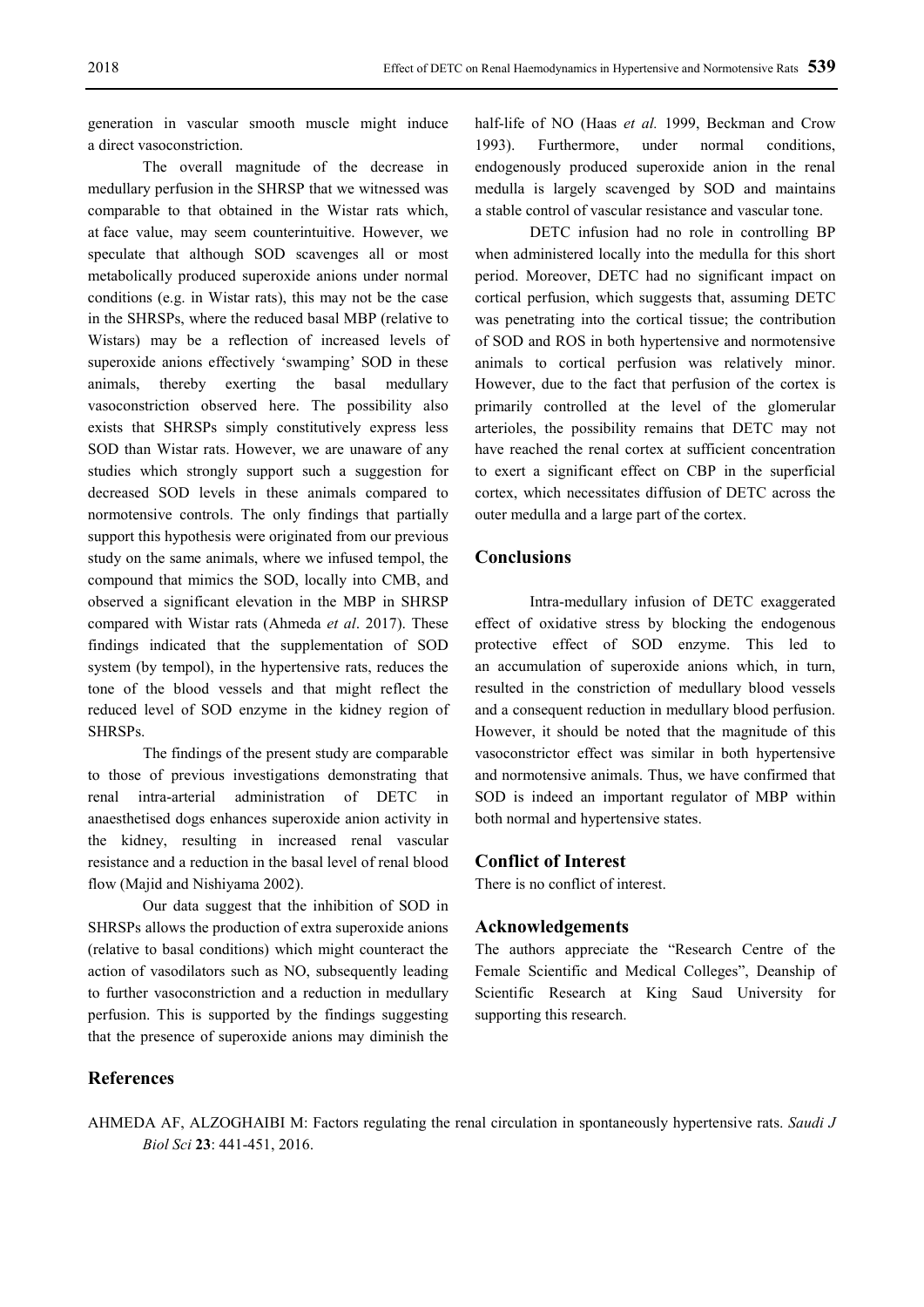- AHMEDA AF, JOHNS EJ: The regulation of blood perfusion in the renal cortex and medulla by reactive oxygen species and nitric oxide in the anaesthetised rat. *Acta Physiol (Oxf)* **204**: 443-450, 2012.
- AHMEDA AF, RAE MG, JOHNS EJ: Effect of reactive oxygen species and nitric oxide in the neural control of intrarenal haemodynamics in anaesthetized normotensive rats. *Acta Physiol (Oxf)* **209**: 156-166, 2013.
- AHMEDA AF, RAE MG, AL OTAIBI MF, ANWEIGI LM, JOHNS EJ: Effect of tempol and tempol plus catalase on intra-renal haemodynamics in spontaneously hypertensive stroke-prone (SHSP) and Wistar rats. *J Physiol Biochem* **73**: 207-214, 2017.
- BECKMAN JS, CROW JP: Pathological implications of nitric oxide, superoxide and peroxynitrite formation. *Biochem Soc Trans* **21**: 330-334, 1993.
- BERECEK KH, SCHWERTSCHLAG U, GROSS F: Alterations in renal vascular resistance and reactivity in spontaneous hypertension of rats. *Am J Physiol* **238**: H287-H293, 1980.
- CHAKRABORTI T, GHOSH SK, MICHAEL JR, BATABYAL SK, CHAKRABORTI S: Targets of oxidative stress in cardiovascular system. *Mol Cell Biochem* **187**: 1-10, 1998.
- CHEN YF, COWLEY AW, ZOU AP: Increased H(2)O(2) counteracts the vasodilator and natriuretic effects of superoxide dismutation by tempol in renal medulla. *Am J Physiol Regul Integr Comp Physiol* **285**: R827-R833, 2003.
- COWLEY AW, MATTSON DL, LU S, ROMAN RJ: The renal medulla and hypertension. *Hypertension* **25**: 663-673, 1995.
- HAAS JA, KRIER JD, BOLTERMAN RJ, JUNCOS LA, ROMERO JC: Low-dose angiotensin II increases free isoprostane levels in plasma. *Hypertension* **34**: 983-986, 1999.
- HALLIWELL B, GUTTERIDGE JM: Oxygen free radicals and iron in relation to biology and medicine: some problems and concepts. *Arch Biochem Biophys* **246**: 501-514, 1986.
- HARRISON DG: Endothelial function and oxidant stress. *Clin Cardiol* **20** (11 Suppl 2): II-11-7, 1997.
- KERR S, BROSNAN MJ, MCINTYRE M, REID JL, DOMINICZAK AF, HAMILTON CA: Superoxide anion production is increased in a model of genetic hypertension: role of the endothelium. *Hypertension* **33**: 1353-1358, 1999.
- MAJID DS, NISHIYAMA A: Nitric oxide blockade enhances renal responses to superoxide dismutase inhibition in dogs. *Hypertension* **39**: 293-297, 2002.
- MORI T, OGAWA S, COWELY AW, ITO S: Role of renal medullary oxidative and/or carbonyl stress in salt-sensitive hypertension and diabetes. *Clin Exp Pharmacol Physiol* **39**: 125-131, 2012.
- MOSS NG, VOGEL PA, KOPPLE TE, ARENDSHORST WJ: Thromboxane-induced renal vasoconstriction is mediated by the ADP-ribosyl cyclase CD38 and superoxide anion. *Am J Physiol Renal Physiol* **305**: F830-F838, 2013.
- MUGGE A, ELWELL JH, PETERSON TE, HARRISON DG: Release of intact endothelium-derived relaxing factor depends on endothelial superoxide dismutase activity. *Am J Physiol* **260**: C219-C225, 1991.
- NAGAOKA A, KAKIHANA M, SUNO M, HAMAJO K: Renal hemodynamics and sodium excretion in stroke-prone spontaneously hypertensive rats. *Am J Physiol* **241**: F244-F249, 1981.
- OKAMOTO K, AOKI K: Development of a strain of spontaneously hypertensive rats. *Jpn Circ J* **27**: 282-293, 1963.
- OKAMOTO K, YAMORI Y, NAGAOKA A: Establishment of the stroke-prone spontaneously hypertensive rat (SHR). *Circ Res* **34**: 143-153, 1974.
- PARK JB, TOUYZ RM, CHEN X, SCHIFFRIN EL: Chronic treatment with a superoxide dismutase mimetic prevents vascular remodeling and progression of hypertension in salt-loaded stroke-prone spontaneously hypertensive rats. *Am J Hypertens* **15**: 78-84, 2002.
- STAICULESCU MC, FOOTE C, MEININGER GA, MARTINEZ-LEMUS LA: The role of reactive oxygen species in microvascular remodeling. *Int J Mol Sci* **15**: 23792-23835, 2014.
- SUZUKI H, SWEI A, ZWEIFACH BW, SCHMID-SCHONBEIN GW: In vivo evidence for microvascular oxidative stress in spontaneously hypertensive rats. Hydroethidine microfluorography. *Hypertension* **25**: 1083-1089, 1995.